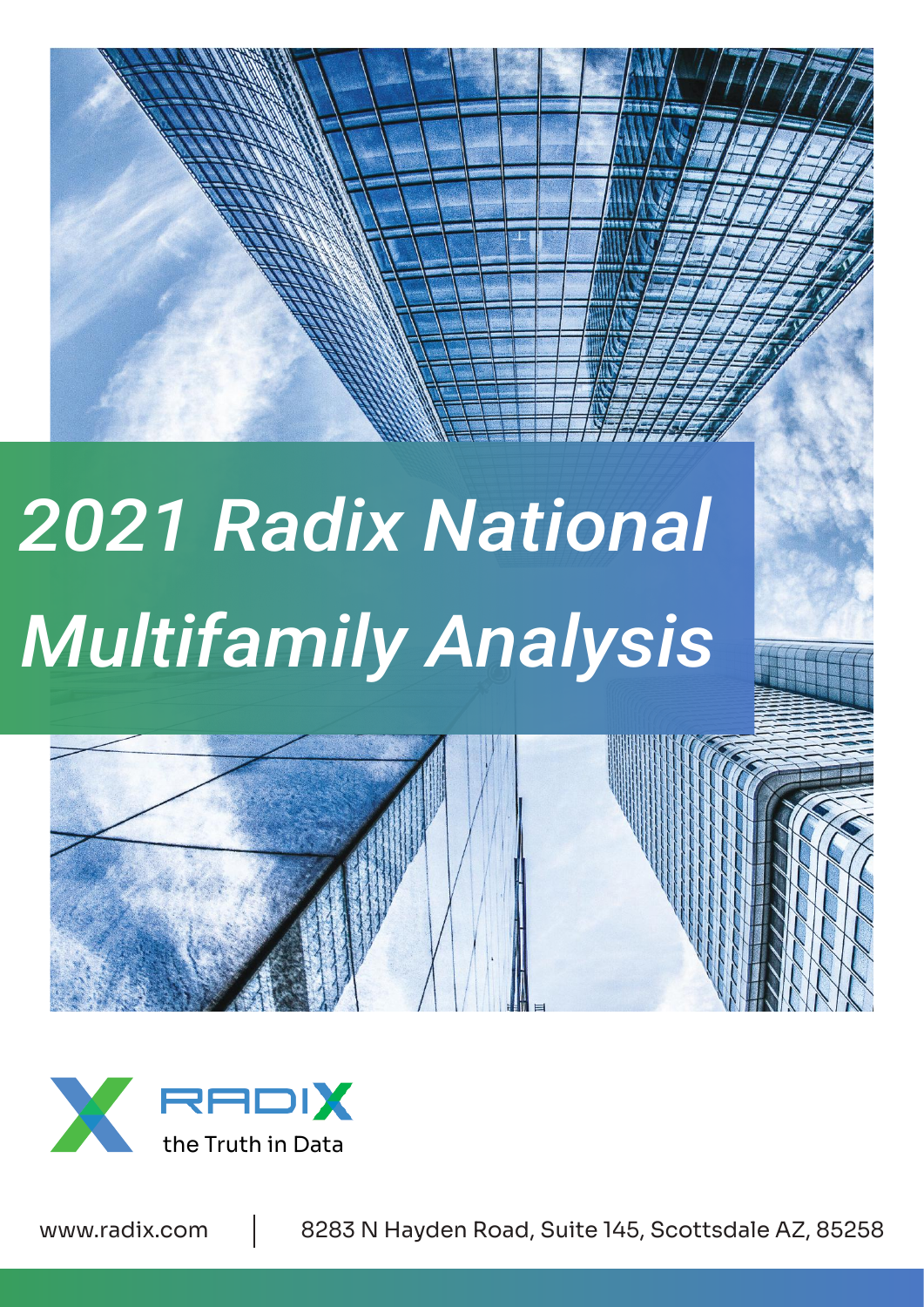#### KEY TAKEAWAYS

- X 2021 witnessed the largest and longest growth cycle in the national multifamily industry in recent history, as rental rates grew nine months straight from January through September. The national market recovered all losses from the pandemic by June and continued to experience record-breaking growth through Q3.
- While the rate of growth has tapered off significantly, Q4 still recorded gains in net effective rent. 2021 did not see any period of major or sustained contraction to rental rates.
- Occupancy and leased percentages reached historic highs in Q3. While both rates fell during Q4, they remain well above average historical levels.
- X Studio floorplans saw the most growth in NER in 2021 but have still grown much slower relative to other floorplans over the last two years. 3-bedroom floorplans are up the most over the last two years and drove most of Q4's NER growth, signaling that Americans' desire for more space has not yet waned.
- X 2020's fast growing markets continued to perform strongly in 2021, while 2020's worst performing markets largely continued to lag national trends in 2021. The pandemic era seems to have created a durable change in geographic living preferences for many renters, and current trends show little sign of reversal.
- X The migration of Americans from higher to lower cost-of-living markets over the last two years has induced a substantial leveling of the national rental playing field. The spread of rental rates between markets has dramatically dropped as many markets' average NER trended towards the national average NER.
- X Surging occupancy and NER rates in 2021 drove concessions down to historically low levels in all but a few of Radix's Top 25 markets. However, as the leases signed during last spring's surge come up for renewal, we expect concession levels to rise.

## 2021 NATIONAL KPIs



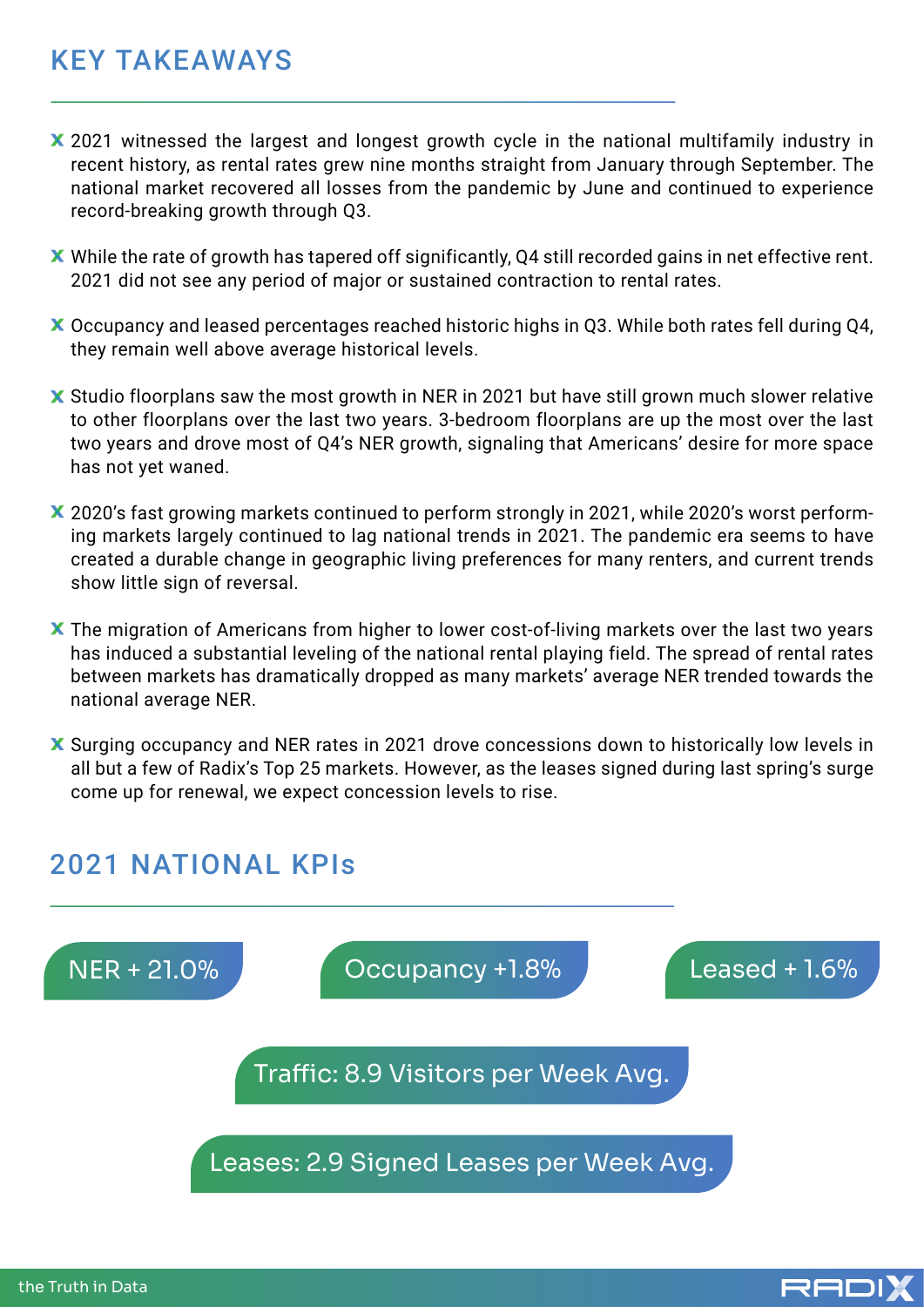## NATIONAL NER GROWS AT HISTORIC RATES

Following the heavy losses incurred in 2020, the national multifamily market spent the majority of 2021 in an unprecedented period of record-breaking growth. National average NER hit its pandemic era trough in December of 2020 and subsequently spent the first nine-months of 2021 growing.

Data for the last 24 months shows how Radix's leading indicators forecast changes in NER. Occupancy and NER move in tandem; changes in the occupancy rate are almost immediately reflected in changes to NER growth rates in most markets. Both lag changes to the leased rate by approximately four weeks, the average amount of time between a lease being signed and the lease start date. Changes to the lease rate are in turn forecast by weekly rates of traffic and leases signed.



The leased rate responds immediately as the rate of weekly leases increases, but in the opposite direction, lease rates drop about a month after the year-over-year rate of leases per week turns negative.

As the nation crested the peak of last winter's coronavirus surge, weekly rates of traffic and leases signed began recovering rapidly. The leased rate followed suit, followed shortly thereafter by occupancy and NER. The velocity of traffic and leases through the spring and early summer drove what was the fastest increase in demand for multifamily rental units across the country in recent history. Between January 2021 and the market's late summer peak, the national occupancy rate rose 2.3 percentage points, peaking at 96.3%, while the national leased rate increased 2.5 percentage points, peaking at 97.5%. To emphasize the scale of these increases, it is important to note that most of the initial pandemic losses to national occupancy and leased rates were recovered during 2020 and last year's increases quickly pushed occupancy and leased rates above March 2020 levels.

The rate of weekly leases turned negative on a year-over-year basis in July, and throughout August rates were down 10% YoY. This drop foreshadowed the leased rate reaching its peak in early September. The occupancy rate peaked one month afterwards as NER growth decelerated.

NER rose 21.1% over the course of 2021. The market had fully recovered all pandemic losses by June, then rose an additional 13.4% above March 2020 levels. Notably, NER rose an additional 1% during Q4, even as occupancy and leased rates dropped and NER rates have not experienced any significant contraction since the end of 2020.

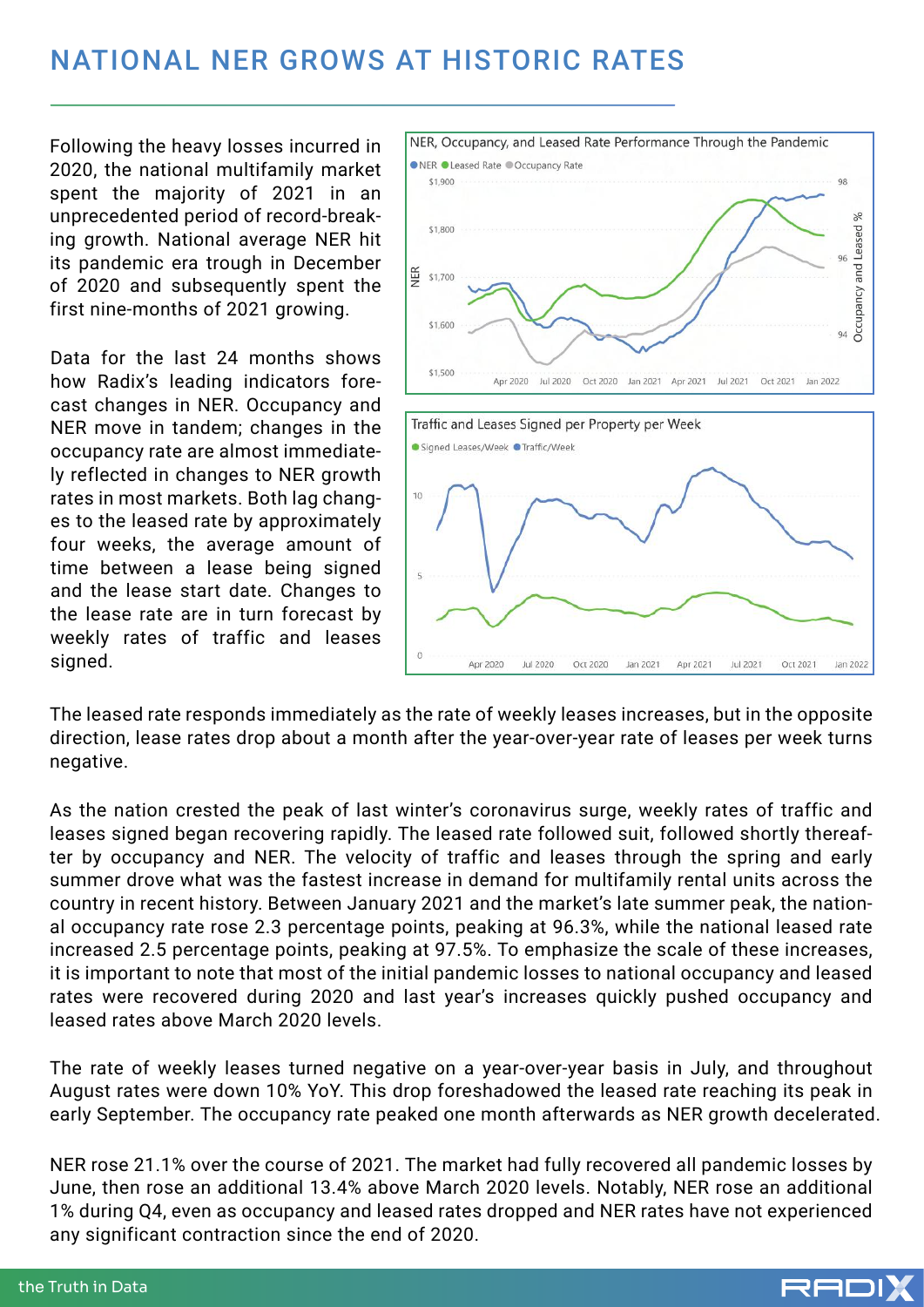While occupancy, leased rates and NER maintained their strength through the end of 2021, Q4 traffic and weekly leases signed fell below their January 2021 levels. The slowdown in traffic and new leases indicates more of a yellow flag than a glaring red flag at this time but bears monitoring. New multifamily supply reached a cycle high in 2021 and most apartment prognosticators estimate even more new apartments will be completed in 2022. Increased supply in conjunction with less traffic and a potential slowdown in domestic migration will lead to a softer year for multifamily fundamentals in 2022.

With that said, however, the overall development of new housing stock will likely not keep pace with household formation, as single-family development remains low and younger millennials continue to form new households. The continuous pent-up demand for housing will create overall tailwinds for steady and strong growth by historical standards.

## STUDIOS ARE RECOVERING, BUT AMERICANS STILL CRAVE MORE SPACE

Covid lockdowns and the widespread adoption of work-from-home policies in 2020 drove Americans to seek more space. During the first year of the pandemic, studio floorplans experienced the biggest drop in demand, marked by a 14.9% NER drop. 3-bedroom floorplans fell a comparatively modest 4.4% as NER dropped 11.3% across the board.



In 2021, as demand for multifamily rentals returned, studio floorplans were the biggest beneficiaries, experiencing year-over-year rent growth of 21.9%. However, demand growth for studio floorplans hit comparatively late in the national multifamily market's growth cycle in 2021; studios did not experience significant growth in NER until mid-April, well after NER for larger floorplans had started surging. Studio floorplans have had the smallest NER growth during the last two years as a whole and are up only 3.7% compared to average NER growth of 11.3%.

Current indications suggest that the shift in demand towards larger floorplans is persistent; NER growth in Q4 was almost entirely driven by 3-bedroom floorplans.

| <b>FLOORPLAN</b>  | YOY NER CHANGE | <b>2 YEAR NER CHANGE</b> |  |  |
|-------------------|----------------|--------------------------|--|--|
| <b>STUDIOS</b>    | 21.9%          | 3.7%                     |  |  |
| <b>1 BEDROOMS</b> | 21.1%          | 9.4%                     |  |  |
| 2 BEDROOMS        | 19.3%          | 10.5%                    |  |  |
| <b>3 BEDROOMS</b> | 19.3%          | 14.1%                    |  |  |
| <b>AVERAGE</b>    | 21.0%          | 11.3%                    |  |  |

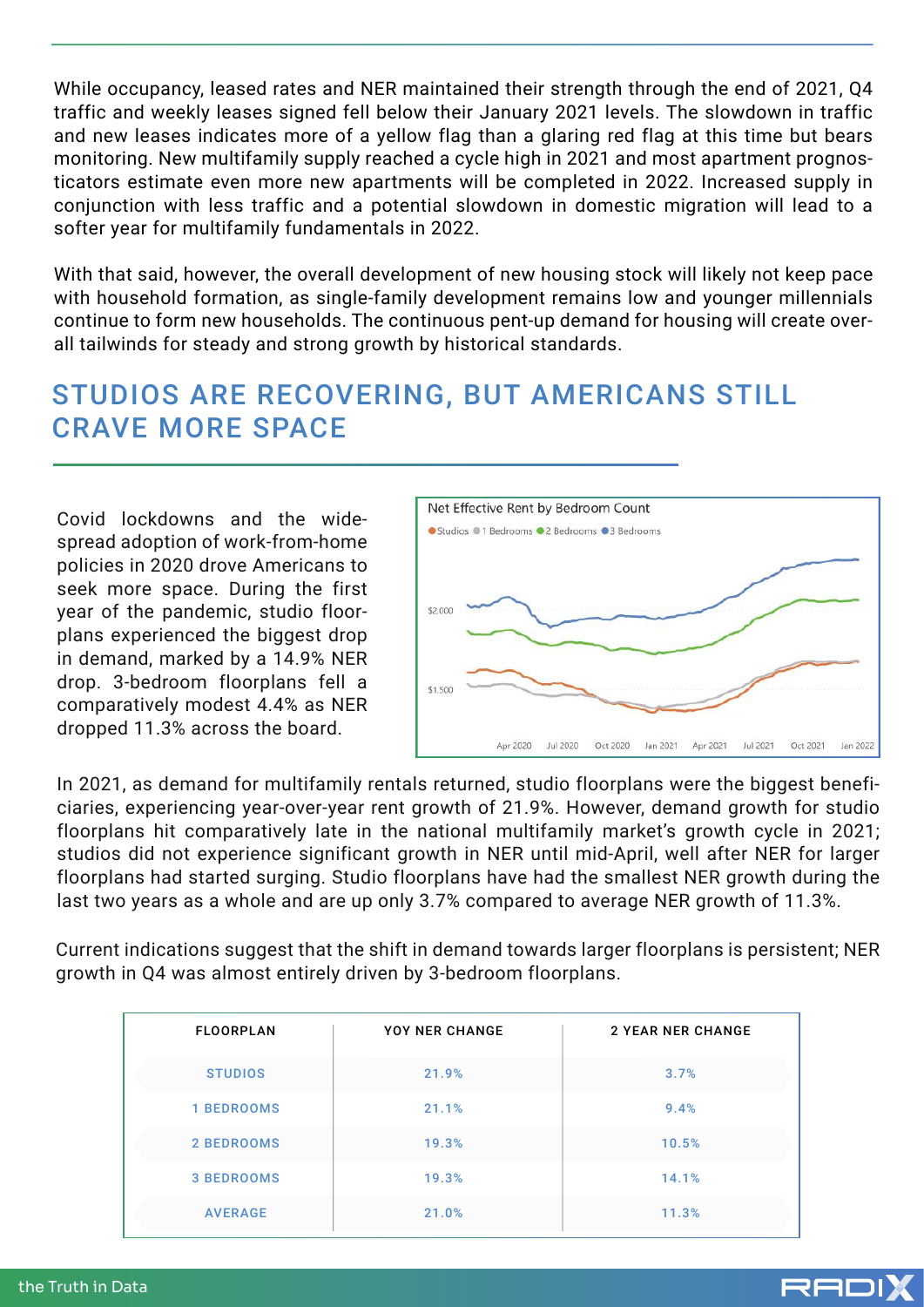### 2020's HOT MARKETS REMAIN HOT

While the national multifamily rental market boomed in 2021, the benefits of growth were not split equally among the nation's markets. By and large, the best performing markets in 2020 continued to outperform national trends while 2020's worst performing markets are still struggling to keep up.

2020's top-performing markets were generally, cheaper, warmer, and offered more space to Americans spending more time at home as they endured waves of the coronavirus. This trend continued in 2021, and the list of top ten fastest growing markets by NER was dominated by sunbelt markets that had fared among the best in 2020. 2021's worst performing markets were, conversely, the same tech dominated markets that suffered the greatest losses in 2020.



While San Francisco remains the most expensive of Radix's Top 25 markets, it has performed the worst over the past two years and is still down nearly 9% from its January 2020 NER. San Jose, Seattle, and Washington, DC, which were all within the top 7 of Radix's Top 25 markets by NER before the pandemic, have yet to return to January 2020 NER levels. On the contrary, Charleston, Las Vegas, Phoenix, San Antonio, and Tampa, the cheapest of Radix's Top 25 markets prior to the pandemic, have all seen total NER gains above 30% over the last two years. Tampa claimed the largest gain in rental rates last year at 35.1%. Phoenix's 24.4% gain in rental rates was the most of any market in the southwest last year.

Chicago and Miami were the only two markets within the ten most expensive markets pre-pandemic that also ranked within the top ten markets by NER growth last year. Chicago has historically been one of the nation's cheaper gateway markets, and while it experienced a heavy drop of 2 percentage points in occupancy rate in 2020, it roared back in 2021, rising 3.6 percentage points. This surge in demand drove a 26.6% increase in rental rates in 2021, making Chicago one of 2021's biggest comeback stories.

Miami meanwhile may be 2021's biggest breakout market. Miami's mayor has become famous for his aggressive courting of tech startups to relocate, and his approach to make the city more desirable for the tech elite seems to have merit as judged by growth in rental rates. The market has climbed from the eighth most expensive market in Radix's Top 25 at the beginning of 2020 to now the fifth; its 35% year-over-year NER growth makes it the second-best performing market of 2021, behind only Tampa.

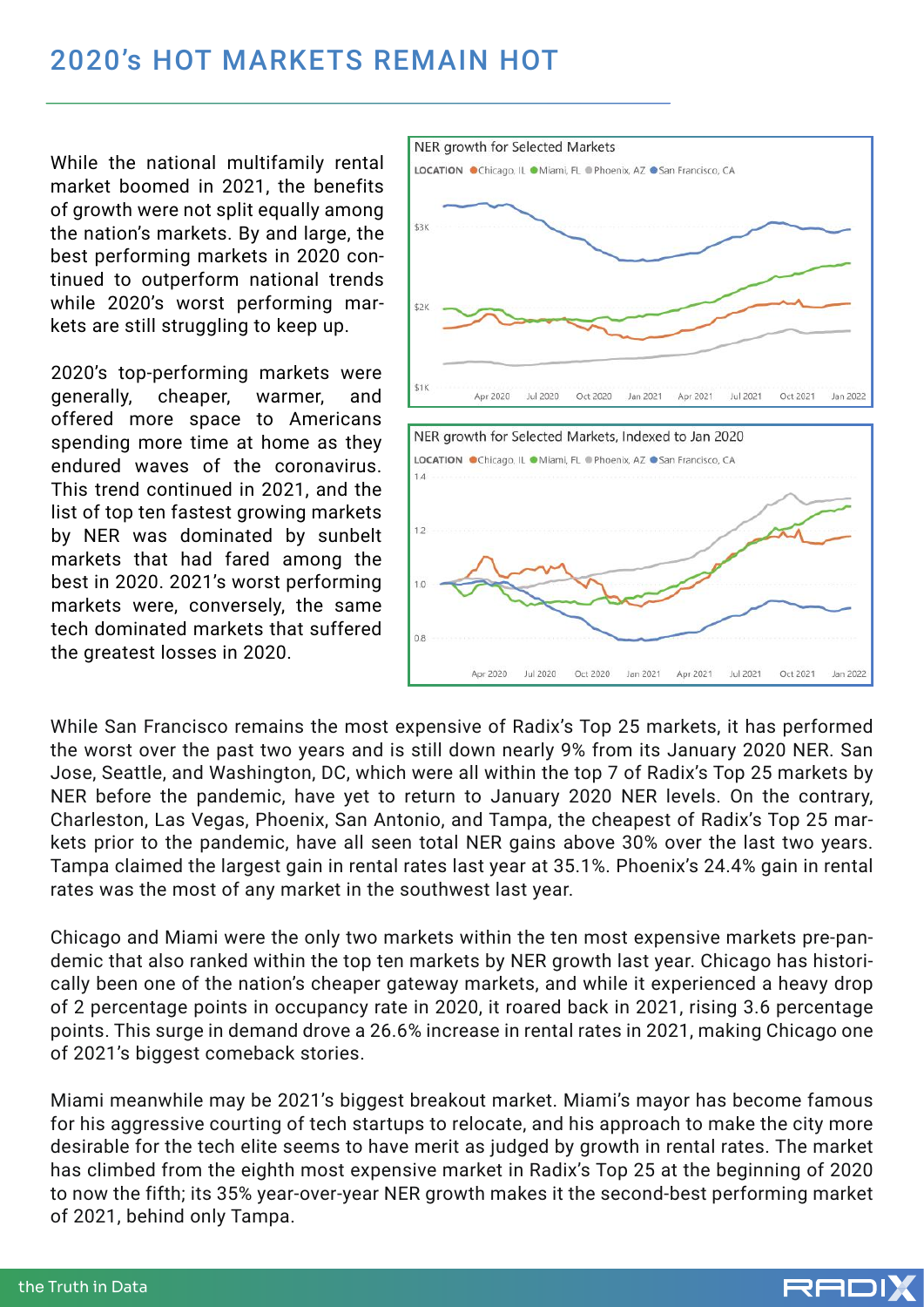### THE PANDEMIC HAS LEVELED THE NATIONAL RENTAL PLAYING FIELD

The shift of demand from the nation's most expensive housing markets towards more affordable housing markets has driven a rebalancing of rental rates across the country. As rents have boomed in lower cost-of-living markets and contracted in several of the most expensive, there has been a marked convergence of NER in rental markets across the nation towards the national mean NER.

Before the pandemic, the average spread from the national average NER of Radix's Top 25 markets (i.e. the average absolute percent difference between a market's NER and the national mean NER) was 26%. By January 2021, it had fallen to 22%, and it now rests just above 20%. In other words, the spread of NER across Radix's Top 25 markets has fallen by almost a quarter since 2020.



This trend exists at the regional level as well. In California, for example, the average spread of NER of Radix's California markets from the California average dropped by more than two thirds from 15% to 5%. Riverside and San Diego were two of the most expensive markets to outperform national rent growth over the pandemic period. While these markets were expensive relative to the national average, they were affordable compared to neighboring California markets and absorbed significant amounts of residents fleeing the expensive gateway markets.

In Texas, the average spread within the state's top markets has fallen 30% over the last two years, although Austin's recovery in 2021 did drive a partial rebound. Florida experienced a much smaller drop relative to Texas and California. The average spread within Florida's markets only dropped 7%, largely because Miami out-performed Florida's state mean rent growth.

Current signs indicate that this trend will be durable; the average distance from the national average NER has continued trending downwards through Q4 2021, albeit at a slower rate. The persistence of work from home policies within many of the nation's largest white-collar employers means that high-income employees will continue to be able to live where they choose. The longer these workers are able to establish their lives elsewhere, the less likely they will be to return to higher cost-of-living markets. On the other hand, sustained growth in the sunbelt's more expensive boom markets could reverse this trend should adoption of permanent work-from-home policies become prevalent enough to allow Americans to place a premium on the lifestyles offered by these markets.

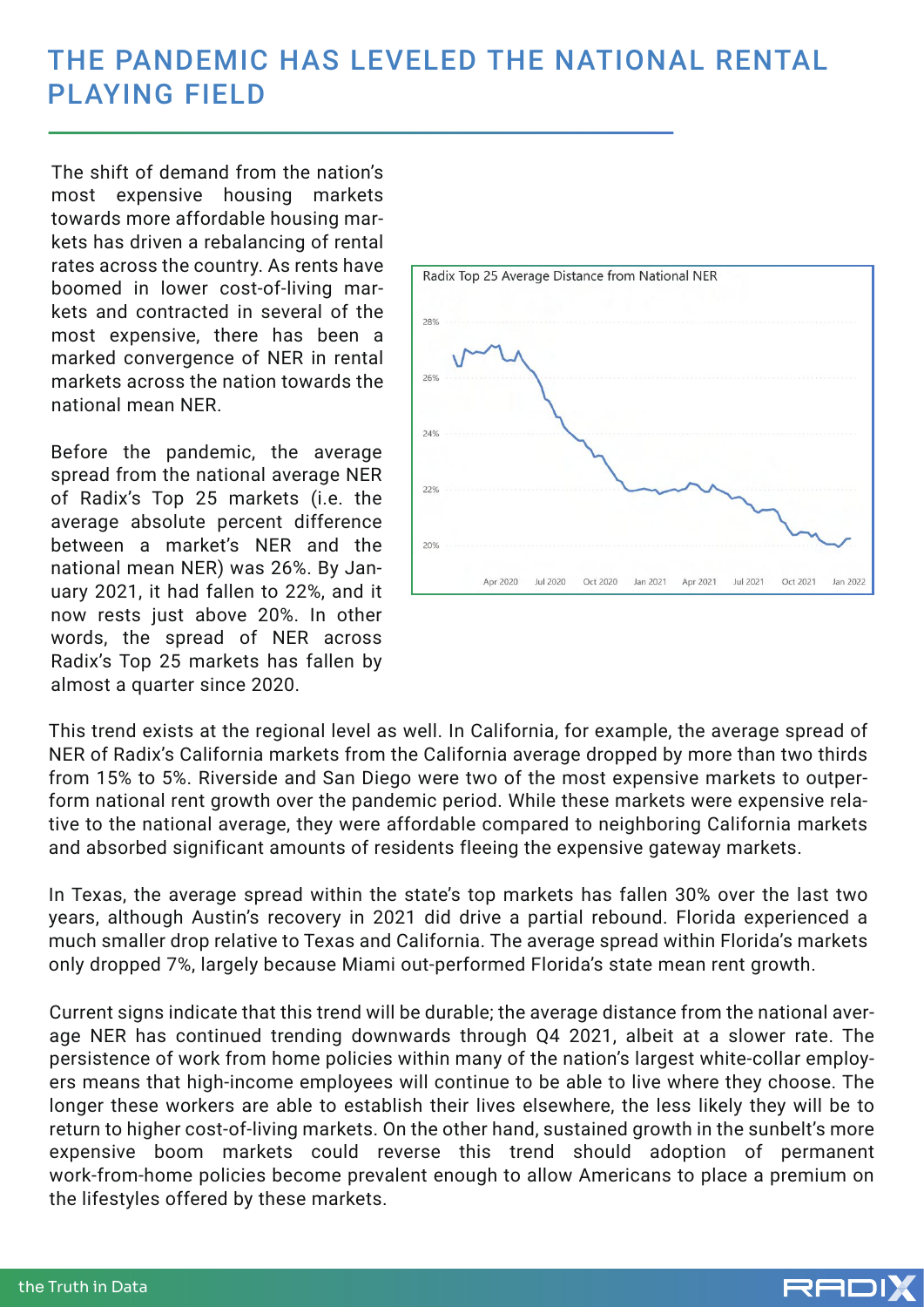### MARKETS WITH MOST OCCUPANCY GROWTH DID NOT SEE 2021's LARGEST NER GAINS

Over the past two years, the change in market occupancy rate has been a strong predictor of NER growth. A 1% increase in occupancy over the last 2 years predicted a nearly 5% additional increase in NER over the same period.

However, this relationship breaks down when looking strictly at year-over-year figures from 2021; greater increases in occupancy were correlated with a slight underperformance in NER growth over the last year. While this may at first seem counter-intuitive, the explanation is quite simple: many of 2021's best performing markets by occupancy growth were the markets that experienced the greatest resident flight in 2020. With the most room to recover, these markets experienced significant gains in occupancy while not experiencing commensurate recovery in NER rates. Likewise, many of the markets that were the biggest beneficiaries from tenant relocation in 2020 started 2021 with high occupancy rates; with less room for occupancy to grow, smaller increases drove much larger NER gains.





San Francisco, San Jose, Seattle, and Washington DC saw some of 2021's biggest occupancy gains. However, while all four markets are reporting occupancy figures above January 2020 rates, occupancy growth for these markets was markedly lower than the national average over the last two years as a whole and these are the only markets in Radix's Top 25 where NER is still below January 2020 rates. Tampa and Miami on the other hand were the two markets with the largest occupancy growth over the last two years. Tampa's occupancy gains were mostly accrued in 2020, while Miami's growth was primarily in 2021, yet Tampa just barely ranked first in NER growth for 2021, recording year-over-year growth of 35.1% to Miami's 34.6% gain. Both markets are among the tightest in the country now, with occupancy rates of 96.4% and 96.8% respectively.

Forecasting into 2022, occupancy remains extraordinarily tight in Southern California's and Florida's markets; San Diego, Riverside, Los Angeles, Miami, Orlando, and Tampa all report occupancy rates of above 96% and experienced among the lowest drops in occupancy last quarter. If demand for these markets remain strong heading into the spring as the weather warms up in more northerly markets, rents will likely keep outperforming national growth.

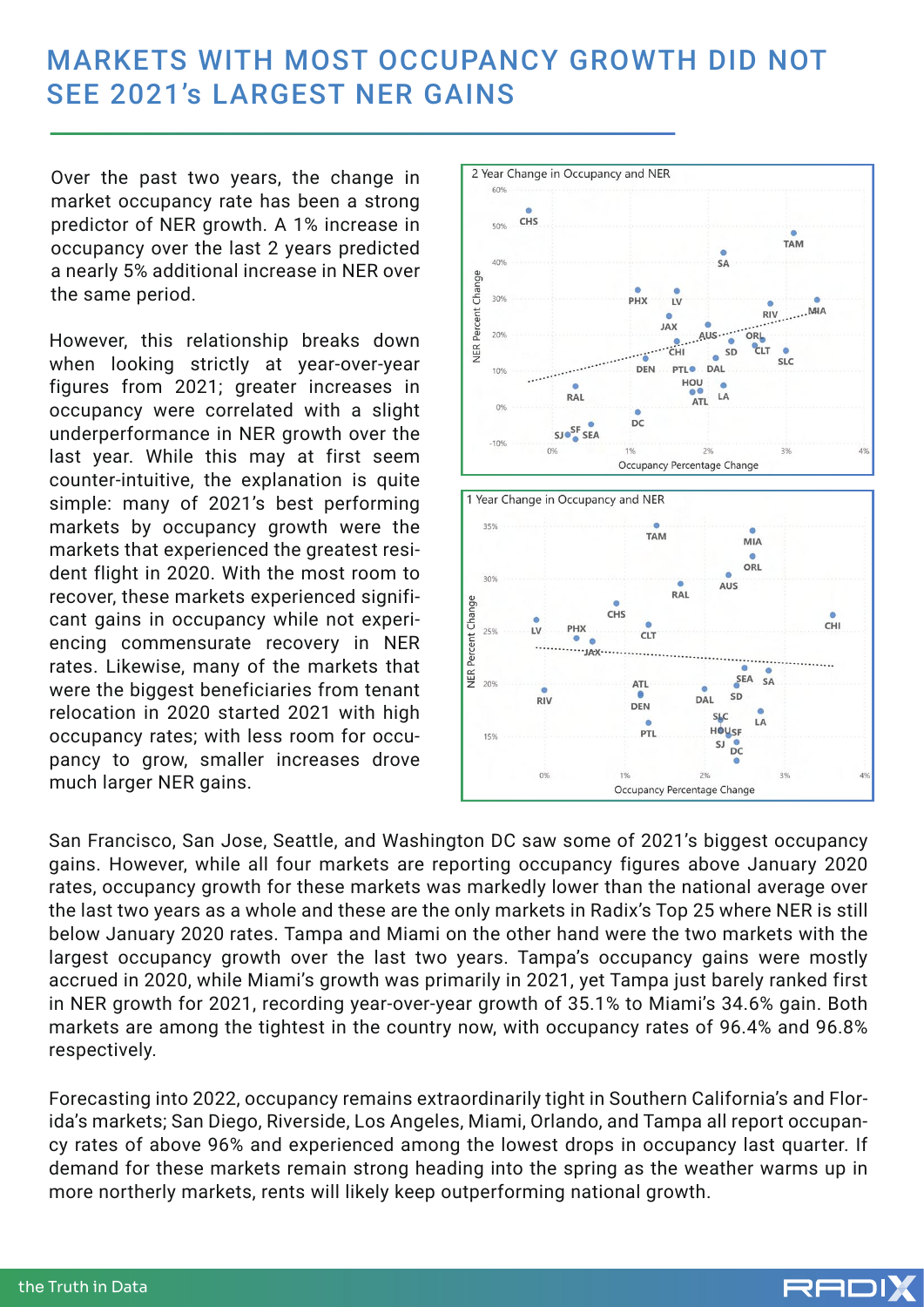The use of concessions to entice customers to sign leases on multifamily rentals has plummeted nationally to an average of \$15.98 per unit per month, only 0.8% of national gross rent. Average monthly concessions peaked at \$74.23 per unit, or 4.6% of gross rent, last January. Concessions steadily fell over the course of the year in conjunction with rising occupancy rates. Use of concessions is now almost negligible in most of Radix's Top 25 markets, with notable exceptions being the Bay Area markets San Francisco and San Jose, where concessions are respectively 5.8% and 6.1% of recurring rent.



However, as all of Radix's Top 25 markets have reported decreases in occupancy over the last quarter, it is likely that concessions will start trending upwards in early 2022. With all the new supply being added, concessions will return first in markets and submarkets with significant apartment deliveries. Even with strong demographic tailwinds, it is likely that lease up concessions will return to pre-pandemic levels in high supply markets such as Austin, DFW, Washington DC, Atlanta, and Phoenix among others. The growth in concessions does not necessarily indicate weakness in a market, more so it represents the return to normal industry tendencies as property managers handle the competition for residents in new apartment communities.

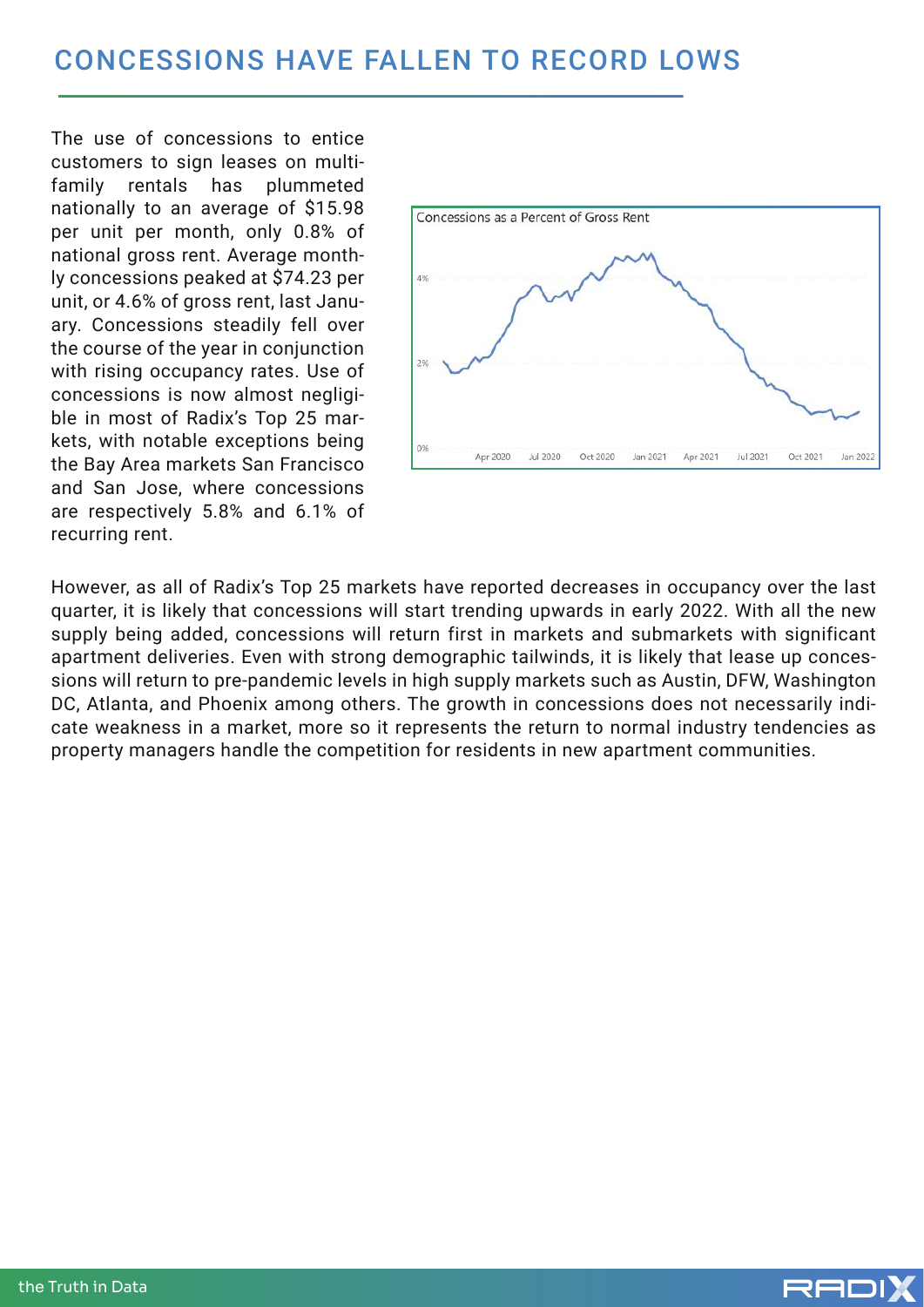The national multifamily rental market is heading into 2022 on strong footing. While leading indicators are softening, national traffic and leased rates over the last three months have just barely lagged rates during the same period in 2020, immediately before their new year rebound triggered 2021's rental boom. Though occupancy and leased rates have fallen through Q4, they remain well above historic average operating levels, and their recent trajectory suggests a stabilization.

The ongoing surge of the Omicron variant may pose a threat to rental markets, and the longer the wave persists, the more likely it is to stifle a rebound in traffic and leasing rates in Q1 2022. Rental markets will depend on leasing rates rising in the coming months to stave off further losses to occupancy rates as leases signed during last year's surge come up for renewal.

Rental markets will also have to contend with how much more Americans are able to tolerate rising housing costs. The Bureau of Labor Statistics reports that the US experienced a recent record 7% inflation rate last year and NER growth for the multifamily industry far outpaced that figure, even accounting for the losses sustained in 2020. Tenants who signed leases in Q1 and Q2 of last year, before NER reached peak growth rates, may find that lease renewal rates are higher than they can afford and turn towards cheaper housing options.

The continued adoption of work-from-home policies will be another factor to watch. The increasingly unlikely scenario that major tech employers coerce their workforces back into the office will impact the pace of recovery in West Coast markets. It is likely that Americans, whether for cost or lifestyle, will continue to migrate to sunbelt markets.

#### Contact Us:

Blerim Zeqiri CEO blerim.zeqiri@radix.com

Ray Whelan Research and Data Analyst ray.whelan@radix.com

Chris Nebenzahl Director of Research chris.nebenzahl@radix.com Adam Harris VP of Sales adam.harris@radix.com

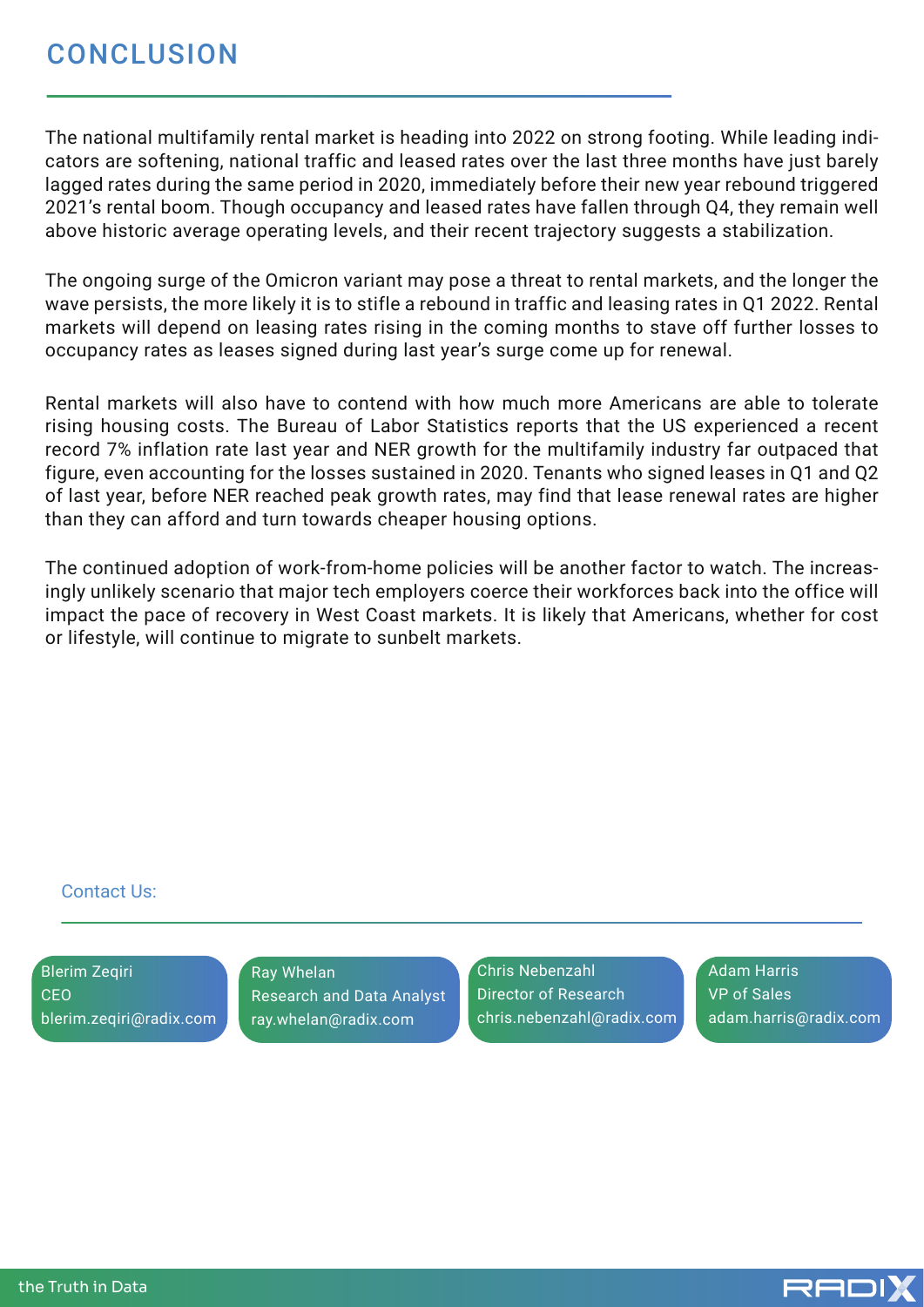## **APPENDIX**

| <b>MARKET</b>          | <b>NER</b> | YOY NER<br><b>CHANGE</b> | 2 YEAR NER<br>CHANGE | <b>OCCUPANCY</b> | YOY OCC<br>CHANGE | <b>2 YEAR OCC</b><br><b>CHANGE</b> | % OF RECURRING<br><b>RENT</b> | YOY CONC.<br><b>CHANGE</b> | 2 YEAR<br>CONC.<br>CHANGE |
|------------------------|------------|--------------------------|----------------------|------------------|-------------------|------------------------------------|-------------------------------|----------------------------|---------------------------|
| <b>Charleston, SC</b>  | \$1619     | 27.7%                    | 54.3%                | 94.9%            | 0.9%              | $-0.3%$                            | 1.0%                          | $-82.9%$                   | 9.9%                      |
| Tampa, FL              | \$1,893    | 35.1%                    | 48.1%                | 96.4%            | 1.4%              | 3.1%                               | 0.4%                          | $-81.2%$                   | $-82.3%$                  |
| <b>San Antonio, TX</b> | \$1,252    | 21.3%                    | 42.7%                | 95.6%            | 2.8%              | 2.2%                               | 0.9%                          | $-80.4%$                   | $-49.3%$                  |
| Phoenix, AZ            | \$1,706    | 24.3%                    | 32.3%                | 95.9%            | 0.4%              | 1.1%                               | 0.2%                          | $-73.8%$                   | $-69.6%$                  |
| Las Vegas, NV          | \$1,693    | 26.1%                    | 32.1%                | 95.9%            | $-0.1%$           | 1.6%                               | 0.1%                          | $-80.7%$                   | $-87.6%$                  |
| Miami, FL              | \$2,557    | 34.6%                    | 29.6%                | 96.8%            | 2.6%              | 3.4%                               | 0.2%                          | $-96.8%$                   | $-93.3%$                  |
| Riverside, CA          | \$2,447    | 19.4%                    | 28.6%                | 96.9%            | 0.0%              | 2.8%                               | 0.0%                          | $-99.9%$                   | $-99.9%$                  |
| Jacksonville, CA       | \$1,650    | 24.0%                    | 25.2%                | 95.5%            | 0.6%              | 1.5%                               | 0.3%                          | $-91.9%$                   | $-89.1%$                  |
| <b>Austin, TX</b>      | \$1,624    | 30.4%                    | 22.8%                | 96.0%            | 2.3%              | 2.0%                               | 0.1%                          | $-98.2%$                   | $-94.4%$                  |
| <b>Charlotte, NC</b>   | \$1,664    | 25.6%                    | 18.6%                | 95.7%            | 1.3%              | 2.7%                               | 0.3%                          | $-95.2%$                   | $-92.6%$                  |
| San Diego, CA          | \$2,853    | 19.8%                    | 18.2%                | 97.3%            | 2.4%              | 2.3%                               | 1.3%                          | $-68.0%$                   | $-66.1%$                  |
| Chicago, IL            | \$2,040    | 26.5%                    | 18.2%                | 95.1%            | 3.6%              | 1.6%                               | 2.3%                          | $-76.5%$                   | $-49.1%$                  |
| Orlando, FL            | \$1,906    | 32.1%                    | 17.1%                | 96.2%            | 2.6%              | 2.6%                               | $-0.1%$                       | $-102.1%$                  | $-136.5%$                 |
| Salt Lake City, UT     | \$1,603    | 15.6%                    | 15.6%                | 96.8%            | 2.2%              | 3.0%                               | 0.1%                          | $-94.3%$                   | $-86.2%$                  |
| Dallas, TX             | \$1,602    | 19.5%                    | 13.6%                | 95.8%            | 2.0%              | 2.1%                               | 0.9%                          | $-80.0%$                   | $-74.5%$                  |
| Denver, CO             | \$1,870    | 18.9%                    | 13.4%                | 95.0%            | 1.2%              | 1.2%                               | 0.7%                          | $-84.4%$                   | $-38.5%$                  |
| Portland, OR           | \$1,665    | 16.3%                    | 10.5%                | 95.4%            | 1.3%              | 1.8%                               | 1.7%                          | $-67.1%$                   | 15.9%                     |
| Los Angeles, CA        | \$2,910    | 17.4%                    | 6.0%                 | 96.2%            | 2.7%              | 2.2%                               | 1.4%                          | $-76.5%$                   | $-57.2%$                  |
| Raleigh, NC            | \$1,595    | 29.5%                    | 5.8%                 | 95.7%            | 1.7%              | 0.3%                               | 1.1%                          | $-67.5%$                   | $-7.2%$                   |
| Atlanta, GA            | \$1,790    | 19.1%                    | 4.5%                 | 95.5%            | 1.2%              | 1.9%                               | 0.7%                          | $-87.1%$                   | $-78.5%$                  |
| <b>Houston, TX</b>     | \$1,471    | 16.6%                    | 4.2%                 | 94.7%            | 2.2%              | 1.8%                               | 1.9%                          | $-70.4%$                   | $-36.4%$                  |
| <b>Washington, DC</b>  | \$2,124    | 12.7%                    | $-1.4%$              | 95.2%            | 2.4%              | 1.1%                               | 2.4%                          | $-68.1%$                   | 147.8%                    |
| Seattle, WA            | \$2,126    | 21.5%                    | $-4.7%$              | 94.9%            | 2.5%              | 0.5%                               | 1.3%                          | $-84.8%$                   | $-2.1%$                   |
| San Jose, CA           | \$2,833    | 15.1%                    | $-7.6%$              | 95.2%            | 2.3%              | 0.2%                               | 6.1%                          | $-45.4%$                   | 299.3%                    |
| San Francisco, CA      | \$2,953    | 14.5%                    | $-8.9%$              | 95.1%            | 2.4%              | 0.3%                               | 5.8%                          | $-47.8%$                   | 230.8%                    |
| <b>National</b>        | \$1,866    | 21.0%                    | 11.3%                | 95.8%            | 1.8%              | 1.7%                               | 0.8%                          | $-82.5%$                   | $-58.3%$                  |

#### Chart is sorted by 2 Year Change in NER, descending

 $\overline{\phantom{a}}$  Occupancy changes are calculated as the percentage difference  $\overline{\phantom{a}}$